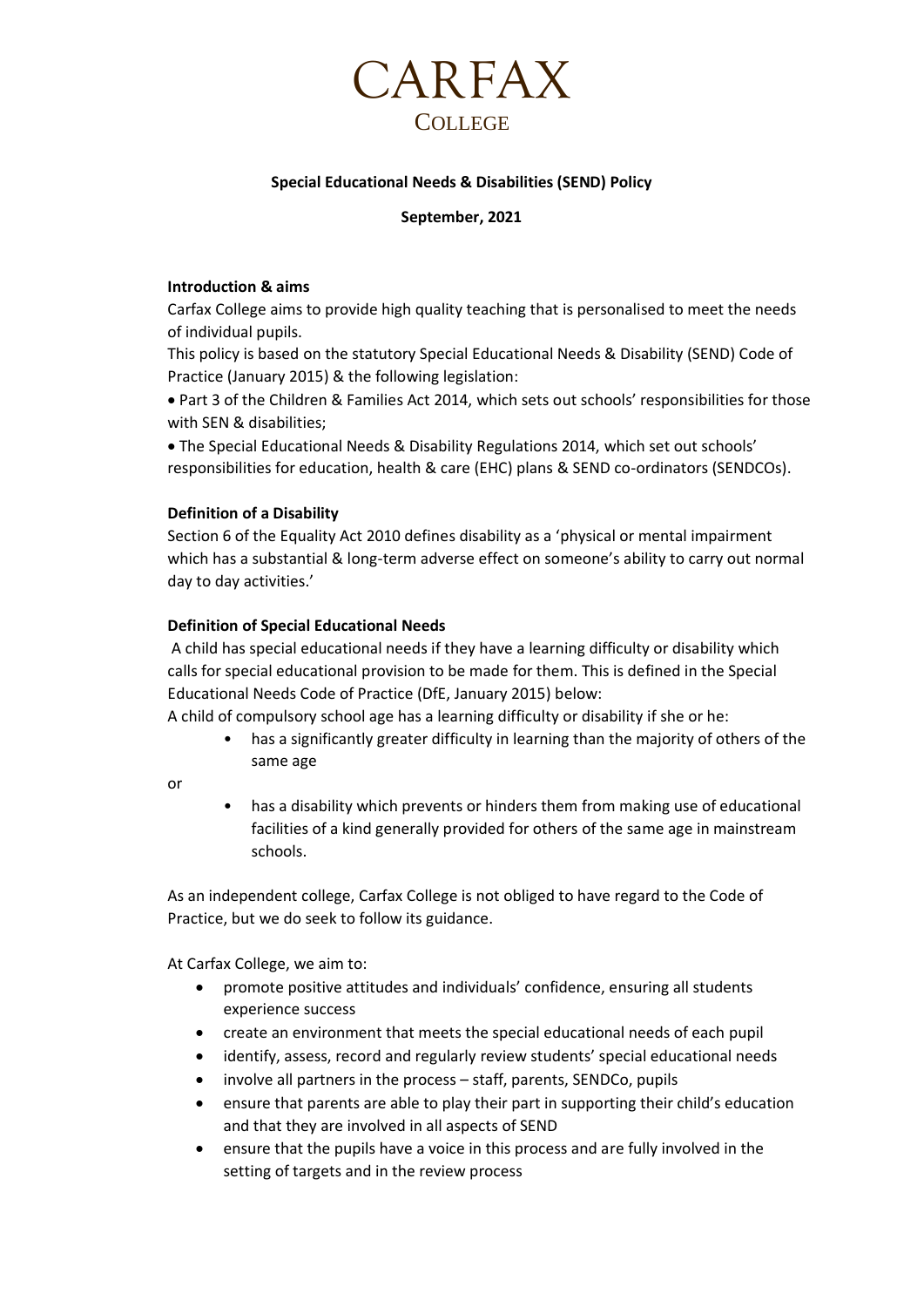# **CARFAX COLLEGE**

# **The role of the SENDCo**

The SENDCo has day-to-day responsibility for the operation of SEND policy and coordination of specific provision made to support individual pupils with SEND, including those who have EHC plans.

The key responsibilities of the SENDCo include:

- overseeing the day-to-day operation of the school's SEN policy
- coordinating provision for pupils with SEND
- liaising with the relevant personal tutor where a looked-after pupil has SEND
- advising on a graduated approach to providing SEND support
- advising on the deployment of the college's resources to meet pupils' needs effectively
- liaising with parents/carers of pupils with SEND
- liaising with other schools, educational psychologists, health and social care professionals, and independent or voluntary bodies
- being a key point of contact with external agencies, liaising with potential next providers of education to ensure a young person and their parents are informed about options and a smooth transition is planned
- working with the principal and college governing body to ensure that the college meets its responsibilities under the Equality Act (2010) with regard to reasonable adjustments and access arrangements
- ensuring that the college keeps the records of all pupils with SEND up to date.

# **The four areas of special educational need:**

Pupils' needs and requirements fall into four broad areas, but individual pupils may well have needs which span two or more areas. For example, a pupil with general learning difficulties may also have communication difficulties or a sensory impairment.

- **1. Communication and interaction**: Speech, Language and Communication needs, and Autistic Spectrum Disorder (including Asperger's Syndrome)
- **2. Cognition and learning**: Specific learning difficulties (SpLD) such as dyslexia, dyspraxia, dyscalculia, dysgraphia.
- **3. Social, emotional and mental health**: behaviour reflecting underlying under-lying health difficulties; mental health difficulties (e.g. anxiety, depression); Attention Deficit Disorder, Attention Deficit Hyperactivity Disorder; Attachment Disorder
- **4. Sensory and/or physical needs**: Hearing Impairment; Visual Impairment; Physical Disability; Multi-sensory Impairment.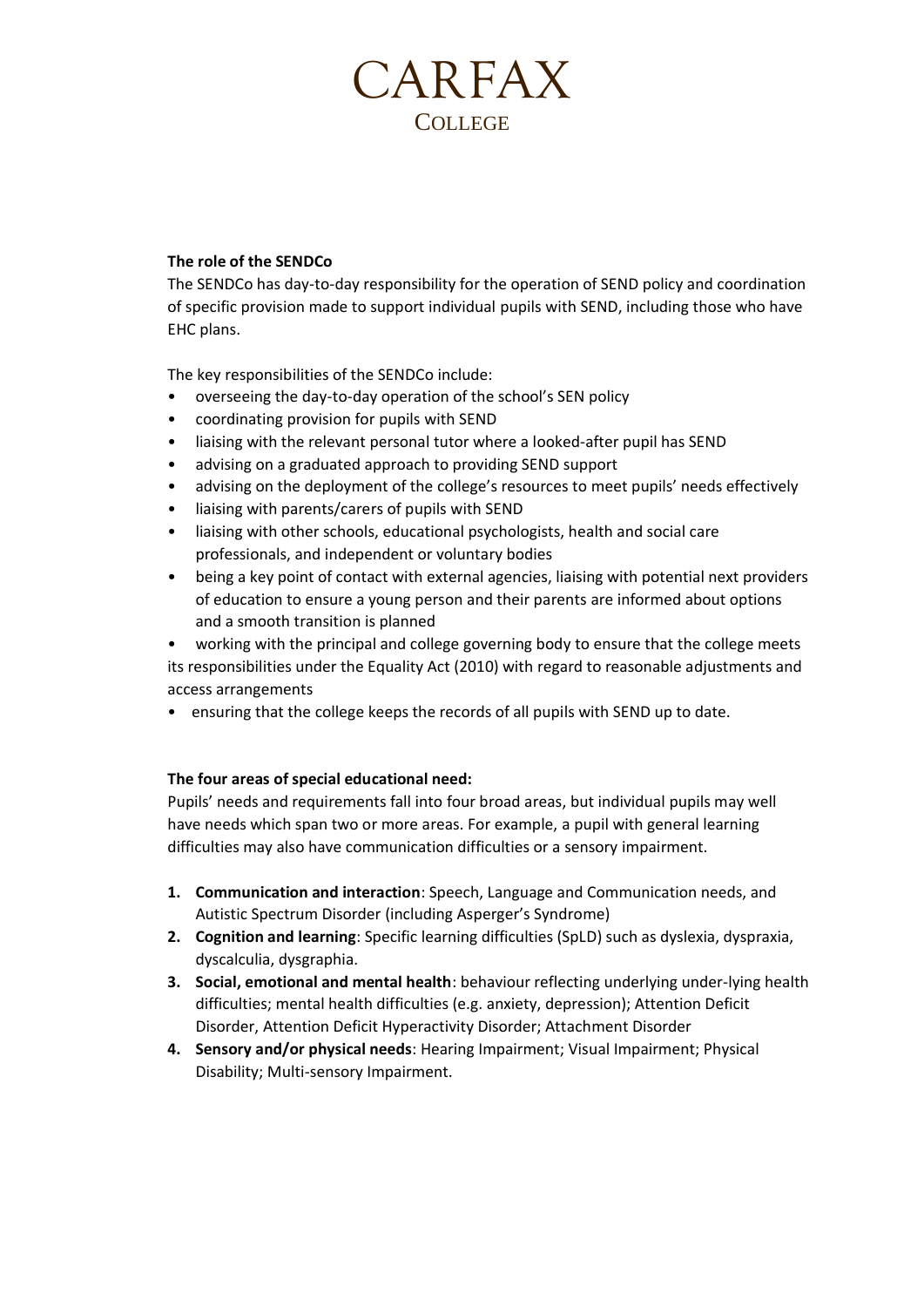

### **Co-ordination and managing provision at Carfax College**

The Deputy Principal acts as SENDCo and meets frequently with tutors and staff to discuss SEND issues and to give support and advice. SEND policy and provision are discussed regularly at both staff and welfare meetings in order to raise the achievement of students with SEND.

The SENDCo oversees interventions via the Individual Provision Trackers. All interventions and updates are recorded to individual Pupil Passports when they are put in place.

There is opportunity for informal daily contact between staff to discuss concerns. Parents/carers are kept informed by the SEN Team and are encouraged to be involved in the support of their child whenever possible**.** The SENDCo also liaises with parents/carers and students with an Education, Health and Care Plan and carries out Annual Reviews as appropriate.

Where there is a concern that parents need extra support, the staff would refer them to the Special Educational Needs and Disabilities Information Support Service (SENDIASS). If the situation becomes more concerning, the 'Early Help'/'Team Around the Child'/'Team Around the Family' process would be used to identify areas for change and engage support from other professionals.

Students' specific needs are discussed with parents/carers when admission to the college is requested. The previous school and support agencies are contacted should this be appropriate. All staff have responsibility for teaching students with learning difficulties/disabilities and should any specialist advice be required this will be arranged and acted on as appropriate.

Where a child has a disability the SENDCo ensures that all adults are informed about effective management strategies, and that other students are made aware as appropriate. Advice is sought from outside agencies on how best to provide for the child's individual needs and this advice is accessible to the adults working with the child. Arrangements are made to allow as much independence as possible, but with support available as and when necessary.

### **Graduated Approach**

Support takes the form of a four-part cycle 'through which earlier decisions and actions are revisited, refined and revised with a growing understanding of the pupil's needs and of what supports the pupil in making good progress and securing good outcomes. This is known as the 'graduated approach.' – Assess, Plan, Do, Review.

All those working with pupils are alert to emerging difficulties and the need to respond early. Pupils who are thought to have Special Educational Needs may be identified in a number of ways.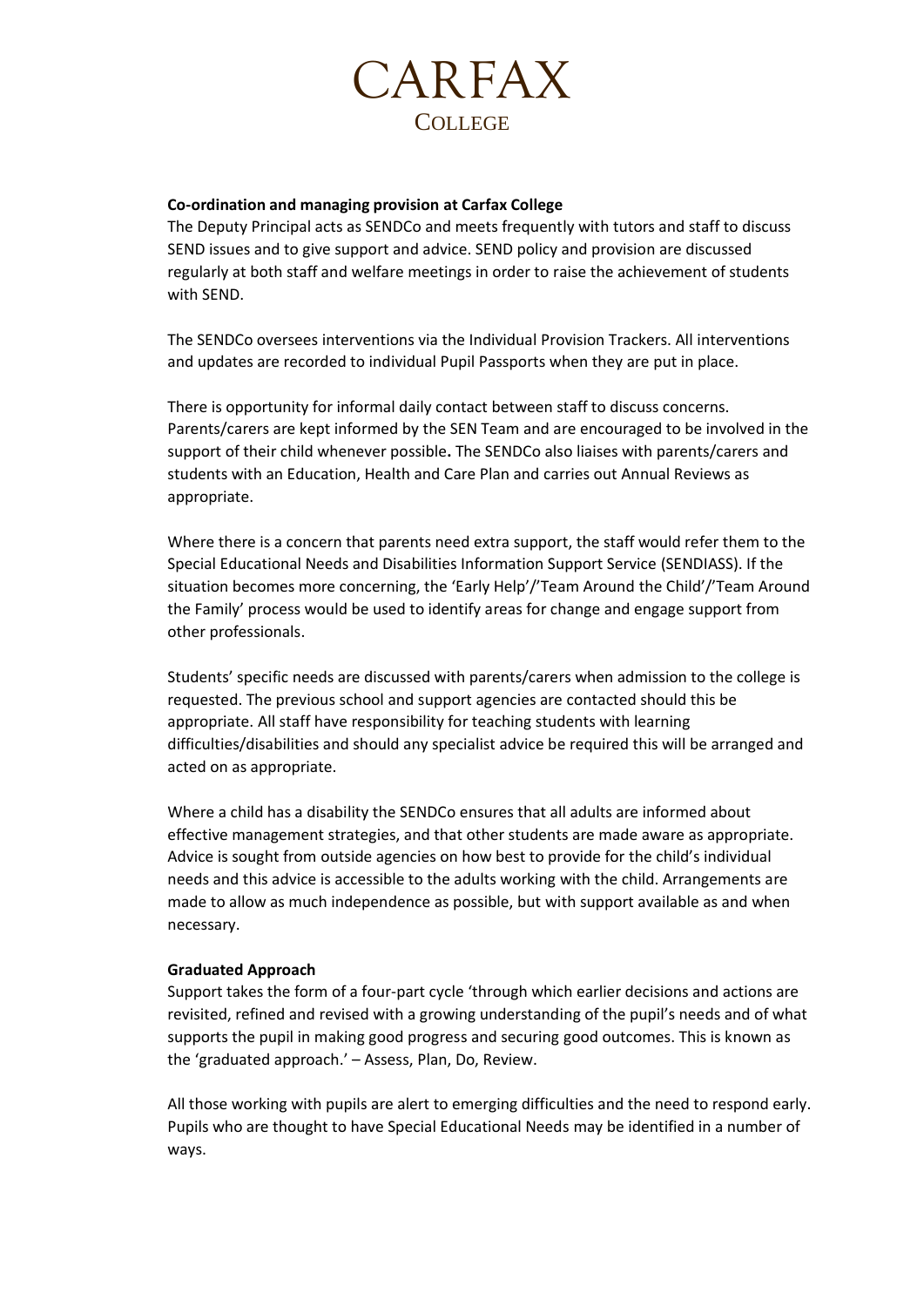

- Initial assessment is organised for all new pupils. Any concerns raised are investigated at this point. Where the concern is substantial, parents are contacted immediately and an extended assessment can be made
- a child's early history and/or parental concern
- low entry profile
- a pupil's lack of progress despite receiving a personalised curriculum
- low achievement in the National Curriculum, i.e. significantly below the suggested level for their age
- requiring greater attention in class due to behavioural/learning difficulties
- requiring specialist material/equipment or support for sensory/physical problems
- requiring support for examinations and assessments.

The SENDCo and tutors, together with specialists, and involving pupils and parents, consider a range of teaching approaches, appropriate equipment, strategies and interventions in order to support the child's progress. Outcomes are agreed and progress reviewed two times an academic year.

# **The Graduated Approach**

# **1 Assess**

At the point of identification, all tutors are contacted and asked to give details of how the pupil is performing in their lessons. It may be that no further action is recommended at this stage, or it could be that identification is taken to the next stage. Examples of the pupil's work will be collected, if necessary, showing the exact nature of the cause of concern. If these results indicate that a full assessment would be helpful, the SENDCo will speak with the parents/carers.

Some parents may wish to have an external assessment, but it should be noted that JCQ (the body to whom requests for Access Arrangements for examinations are made) prefers assessments to have been done internally. Should an external assessment be preferred, the parents should have a written agreement from the SENDCo prior to the assessment. Due to the requirements of the JCQ for 'evidence of need' and 'history of provision' we prefer not to undertake Educational Assessments on pupils in the last six months before external examinations.

After possible SEND needs have been identified using the information gathered from the abovenamed sources, some pupils will be recommended to have a full educational assessment. The main aim of the assessment process is to facilitate progress in a pupil's learning.

Effective assessment provides:

- a statement of current attainment
- a statement of cognitive ability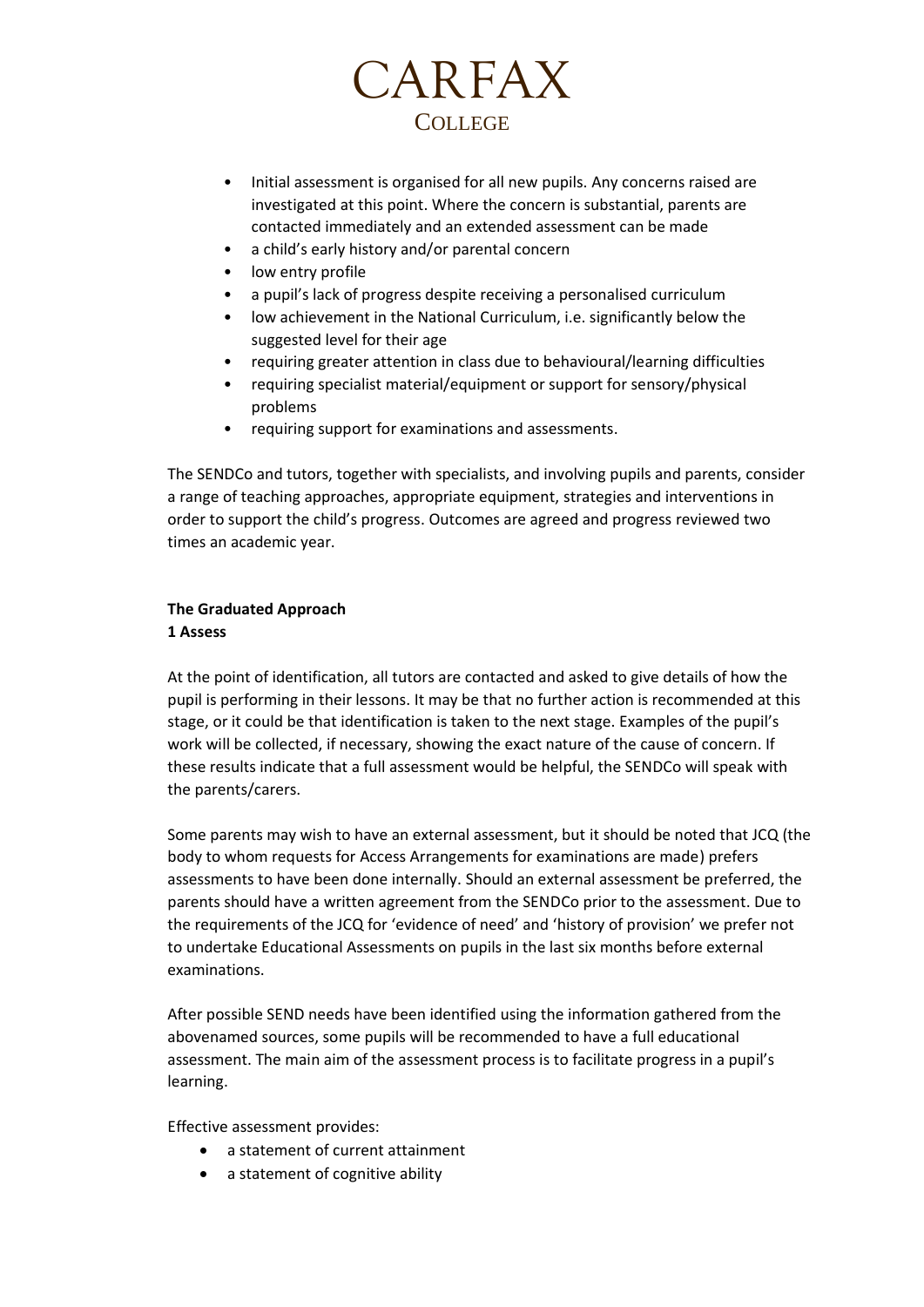

- a means by which we can ascertain if the pupil is underperforming, and in which areas
- a profile of strengths and weaknesses from which the most effective teaching strategies for the pupil can be developed

### **2 Plan**

Once an educational assessment has been undertaken and a report written, a plan is made. The SENDCo discusses the findings with the parent/carers and the pupil (either together or separately). A Pupil Profile is devised in consultation with the pupil and sent to all tutors.

### **3 Do**

All who teach the pupil are required to implement recommendations from the Pupil Profile in the classroom. These are reviewed at least twice a year. If the pupil is found to have an SpLD their name is added to the SEND register. A Pupil Passport sheet is also created and sent to tutors. This documents learning strengths/difficulties, recommended teaching strategies, long/short term goals, and internal/external support provision. The Pupil Passport also acts as a working document, as the results from reviews are uploaded twice a year and help the monitoring system of the pupil. Tutors can also make reasonable adjustments based on the difficulties that have been identified.

### **4 Review & monitoring**

Progress is monitored continuously.

The SENDCo and Senior Tutor meet/liaise regularly with subject staff. The provision made for the pupil is continuously monitored by the SENDCo throughout the year via informal tutor feedback, formal grading, lesson observation, monthly reports, and examination results. Such monitoring allows for an constant review of provision, and tutors, can adapt their support to the current need.

The SENDCo also meets with the pupils and updates test results, at each key stage, to ensure that the provision for examinations remains appropriate. Continual monitoring enables an ongoing review of provision for SEND needs. All data from the monitoring is available to all teaching staff so that adjustments can be made to their teaching. The data from the monitoring also enables the Pupil Profiles and Pupil Passports to be updated. Fact sheets, written by the SENDCo and external agencies, are regularly disseminated to staff. These can be used to help staff make reasonable adjustments in the preparation and delivery of their lessons.

Each year the SENDCo meets with all those with SEND needs in Year 10 and Year 12 to review their Access Arrangements and to discuss whether or not they feel that any changes need to be made to their Pupil Profile.

### **Parent/Carer Liaison and Involvement**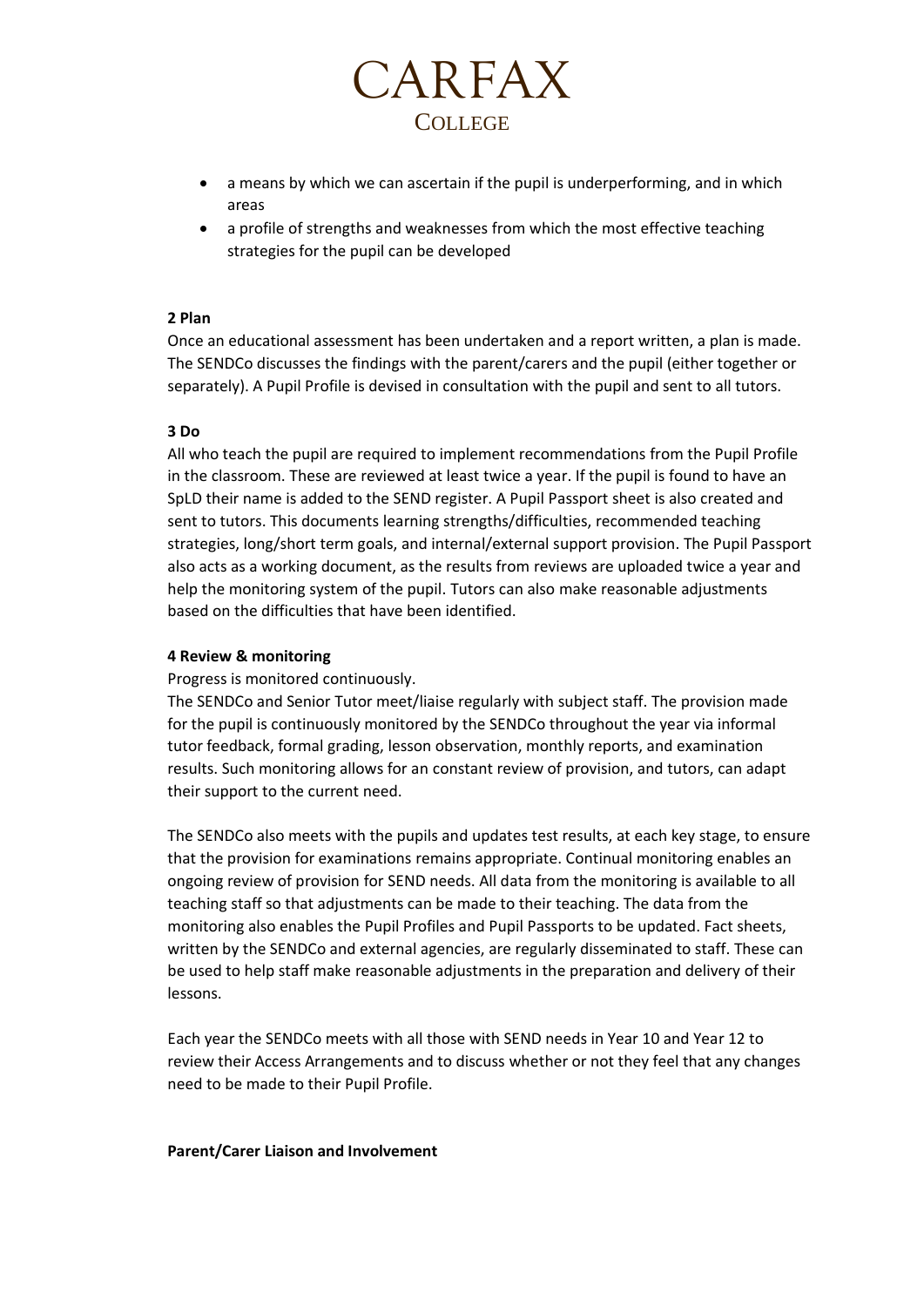

Parents/carers are encouraged to communicate with the SENDCo about any concerns or difficulties, interests or aspirations that are either specific to - or that are seriously affecting their child's education. Parents are aware that they can make an appointment to see the SENDCo at any time, or communicate via the post, e-mail or the telephone. Parents/carers are involved in the initial identification of their child's needs as well as the planning of provision. They are also informed as to how their child will be monitored and how their provision is reviewed.

All pupils are encouraged to participate in discussions about their learning and to feel that their views are valued right from the start of their education. We encourage pupils to participate in their learning by being present for at least part of review meetings, depending on the nature of the review, to share their wishes and feelings with families and staff. This is difficult for some pupils, so it is important to recognise success and achievements as part of the review process as well as addressing any difficulties. Pupils are encouraged to take part in the reviews and be part of the evaluation of their successes and needs.

### **Working with outside agencies**

The college supports a multi-disciplinary approach to maximise the educational provision for SEND pupils and so it will refer pupils to, and work with, Educational Psychologists, specialised teachers, health professionals, therapists, advisers, agencies and support services whenever this is deemed necessary. The college seeks to support children and young people in moving between phases of education, such as to higher education. The school ensures that the right documentation is in place and that appropriate advice is given. The SENDCo will make a pupil's Special Educational Needs known to other schools and colleges to which they may transfer. If the pupil is transferring to another school, it may be appropriate to outline the provision that has been made and the targets that have been met. Information is only passed on with the consent of the parents/carers.

### **Staff development**

The school is committed to gaining further expertise in the area of special needs education. Current training includes online and in-person school training sessions; SENCo, SEND teachers meetings; attendance at Local Authority meetings and the reading and discussion of documents on SEND.

### **Summary and Conclusion**

In line with the recommendations of the Code of Practice, Carfax College recognises that all children and young people are entitled to an education that enables them to achieve their best. It recognises that the quality of teaching for pupils with SEN, and the progress made by pupils, should be a core part of the school's performance management arrangements and its approach to professional development for all teaching and support staff.

We aim to enable every pupil to become an independent learner and so gradually decrease the amount of provision during the course of their attendance at school. However, at all times we are available should the pupil need help.